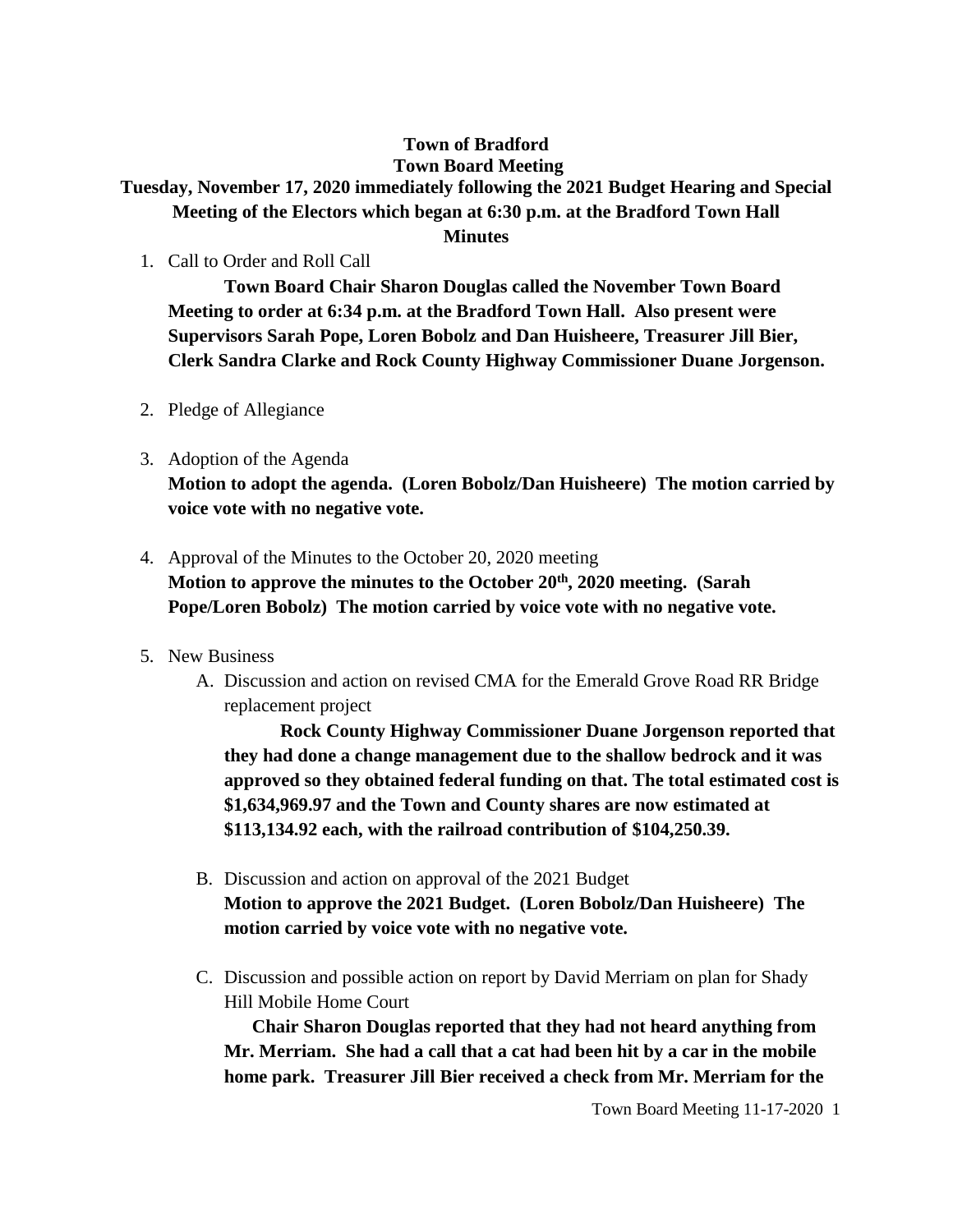## **October, November and December monthly parking permit fees and the \$300.00 license fee.**

- D. Discussion and possible action on proposed Solar Farm agreement **Chair Sharon Douglas reported that they have not set up a meeting yet.**
- E. Delavan Darien School District Report

The Delavan Darien School District Report was received this afternoon and is available from the clerk at [townofbradford@gmail.com.](mailto:townofbradford@gmail.com)

F. Discussion and action on 2021 Fire District Budget

**Motion to approve the Town of Bradford share of the fire district budget of \$105,862.76. (Sarah Pope/Dan Huisheere) The motion carried by voice vote with no negative vote.**

G. Discussion and action on COVID and CARES grants

**Clerk Sandra Clarke reported that she had completed the submission of the final reports for the CARES Grant, the Election Security Grant and the Route to Recovery Grant. The Route to Recovery Grant expenses for the equipment purchased with the grant totaled \$11,399.25. The remainder of \$5,282.75 of the grant was designated for the Village of Clinton. The Town received a Cares Grant of \$857.80 and the Election Security Grant received was \$1,100.00.**

H. Discussion and action on report by Fire District Representative

Fire District Representative Loren Bobolz reported they had 60 calls in October with a total of 394 calls for this year at the end of October. There were 49 EMS calls. The fire chief is suspending most trainings due to the spike in COVID. The number of transports of positive cases has increased dramatically. The new air packs and hoses were purchased for \$118,392. Loren reported on the equipment inspections and repairs.

A Memorandum of Understanding was reviewed which would formalize the agreement as to Ryan Wellnitz's continued participation on the Board of Trustees as a resident of the Town of Clinton.

**Motion to approve the Memorandum of Understanding. (Sarah Pope/Dan Huisheere) The motion carried by voice vote with no negative vote.**

I. Discussion and action on Zoning Officer Report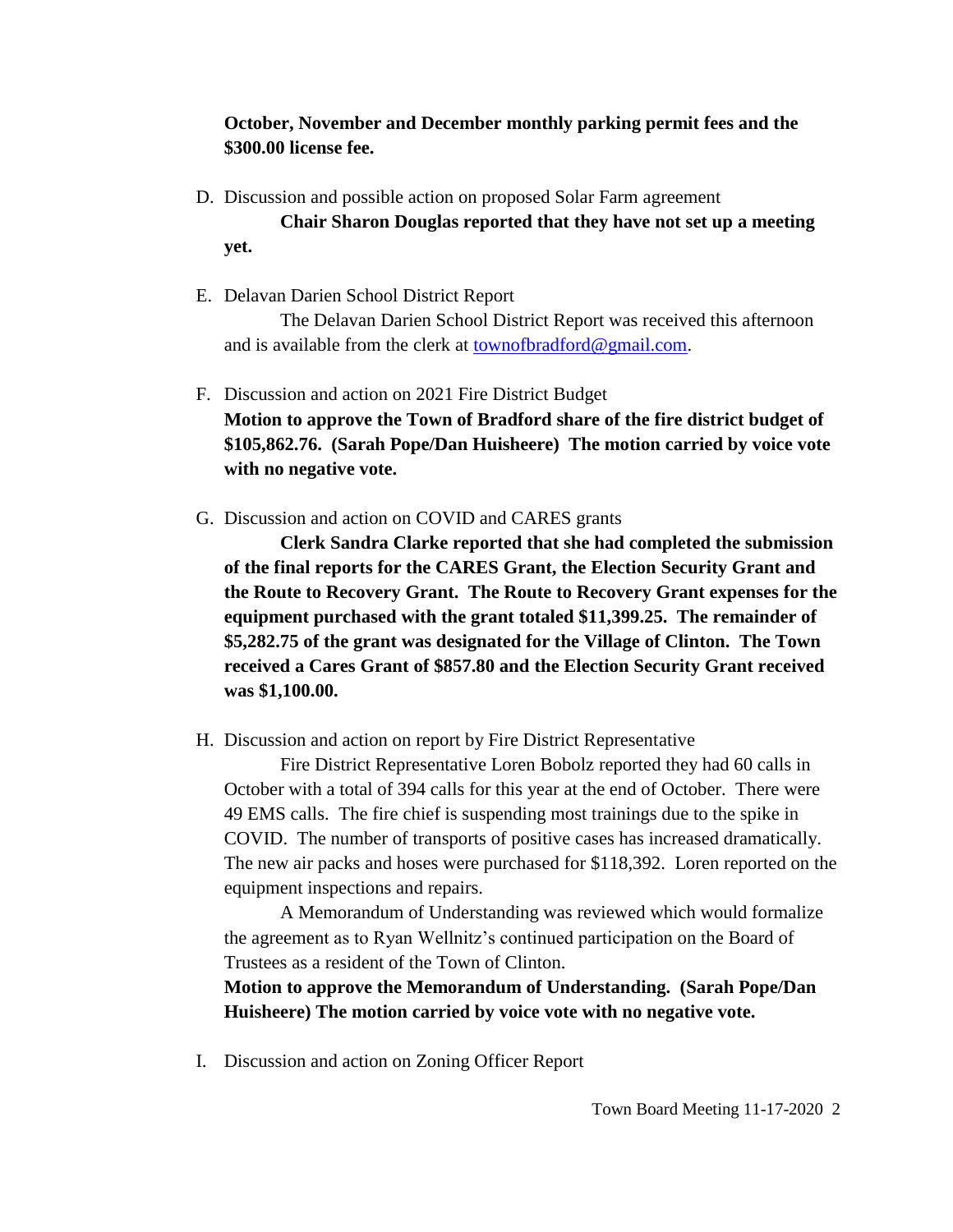**MZIS issued a building permit for a new residence to Willis Abegglen at 10602 E. Creek Road and an electrical permit for a generator to Dennis Rogers at 1307 S. Emerald Grove Road.**

J. Discussion and action on Supervisors' evaluation of their sections of roads

**Chair Sharon Douglas reported that she and Wayne had put the stop sign at the intersection of Bradford Town Hall and O'Riley Road back up and had straightened the stop signs at the intersection of Bradford Town Hall Road and Carvers Rock Road. The culvert replacement on Kemp Road is complete and the two barricades that's were at that site are bent.** 

K. Discussion and action on roadwork, including but not limited to tree trimming, culvert repair and replacement, crack filling, ditching, shouldering, maintenance including replacement of signs and posts, paver repair, pot hole filling, Creek Road Bridge State/Municipal Agreement and Emerald Grove Bridge Projects, Creek Road TRIP project

**The Creek Road Railroad Bridge is now complete and the road is open.** 

**Chair Sharon Douglas reported that she had received a call from a property owner who wanted the trees cleared out on the west side of Milner Road along her property. Sharon Douglas explained that the Town has the right to trim and ditch 33 feet from the center of the road but it was not the Town's responsibility to clear fence lines. Sharon Douglas reported that she had viewed Milner Road and although there are surface issues, there are no large potholes and the road is drivable at this time. There are a couple of overhanging branches. Loren Bobolz offered to cut the overhanging branches.**

- L. Discussion and action on Town Hall Repair Committee Report **Nothing.**
- M. Discussion and action on approval of Driveway Permit Applications **No applications were received.**
- N. Discussion and action on Utility Permit Applications **No applications were received.**
- 6. Citizen Participation None.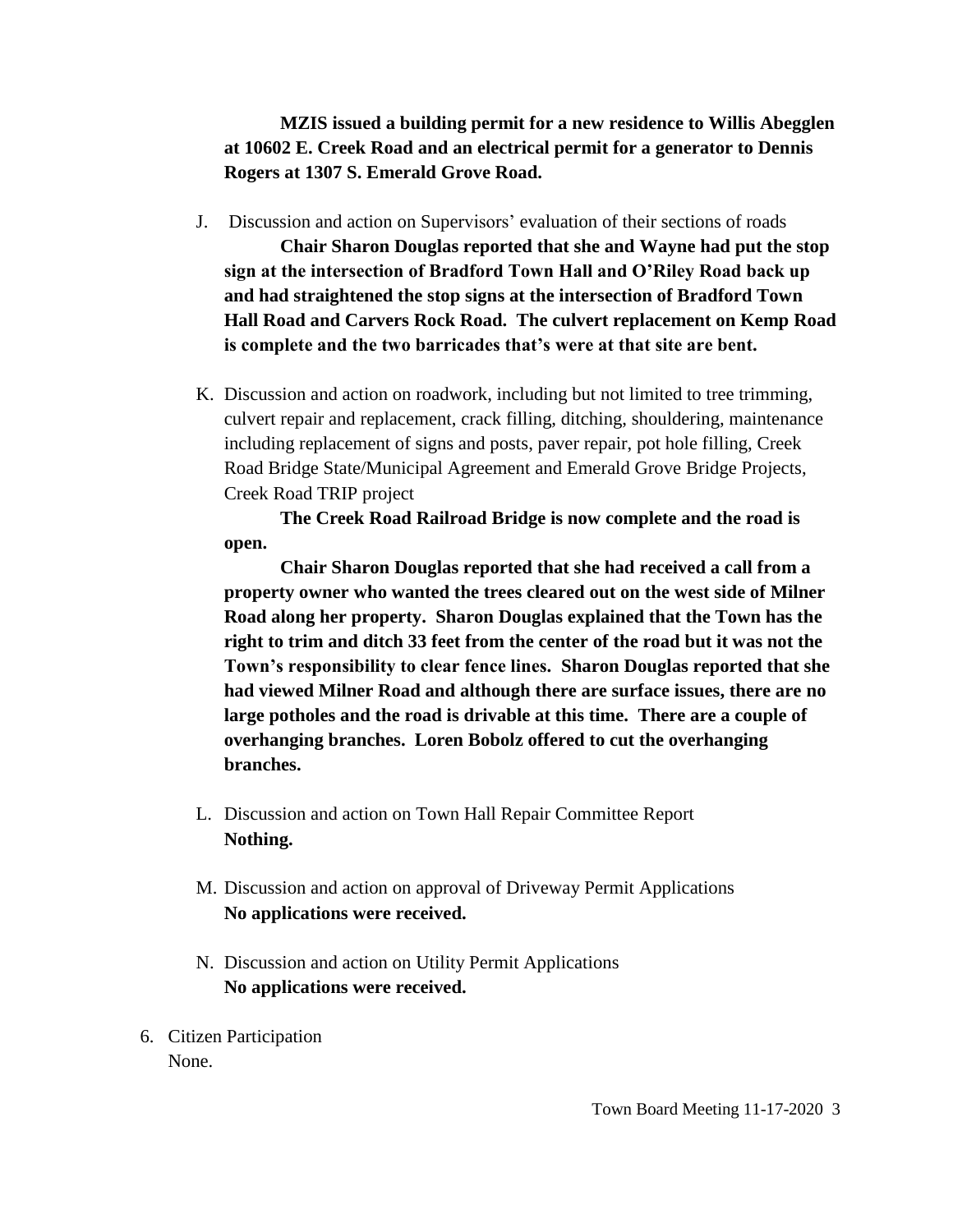- 7. Announcements and Reports
	- **A. The December Town Board Meeting will be held on Tuesday, December 15th , 2020 at 6:30 p.m. at the Bradford Town Hall.**
	- **B. Rock County Sheriff's Report was received.**
	- **C. Blackhawk Technical College 2020 Tax Levy is \$112,405.81.**
	- **D. Clinton School District 2020 Tax Levy is \$960,920.09.**
	- **E. Delavan Darien School District 2020 Tax Levy is \$50,548.37.**
	- **F. Rock County Levy 2020 Tax Levy is \$628,777.41.**
- 8. Treasurer's Report

**Treasurer Jill Bier presented the tax letter she will send out with the tax bills. Due to COVID she will limit the in person tax bill collection to two days and will hold it at the Town Hall. The drop box will be installed at the Town Hall for people to drop off their payments if they don't want to mail them. Motion to approve the Treasurer's Report. (Dan Huisheere/Sarah Pope) The motion carried by voice vote with no negative vote.**

9. Bills for Approval

**Motion to approve the bills for payment. (Sarah Pope/Loren Bobolz) The motion carried by voice vote with no negative vote.**

10. Adjournment

**Motion to adjourn. (Loren Bobolz/Dan Huisheere) The motion carried by voice vote with no negative vote.**

**Respectfully submitted,**

## **Sandra Clarke, Clerk**

| Town Hall Light                     | \$30.23 |
|-------------------------------------|---------|
| Hwy. exp. - street lights           | 50.81   |
| Publications-Election exp.          | 41.91   |
| Recycling                           | 500.00  |
| <b>Monthly Parking Permit Fees-</b> |         |
| (November)                          | 157.60  |
|                                     |         |

Town Board Meeting 11-17-2020 4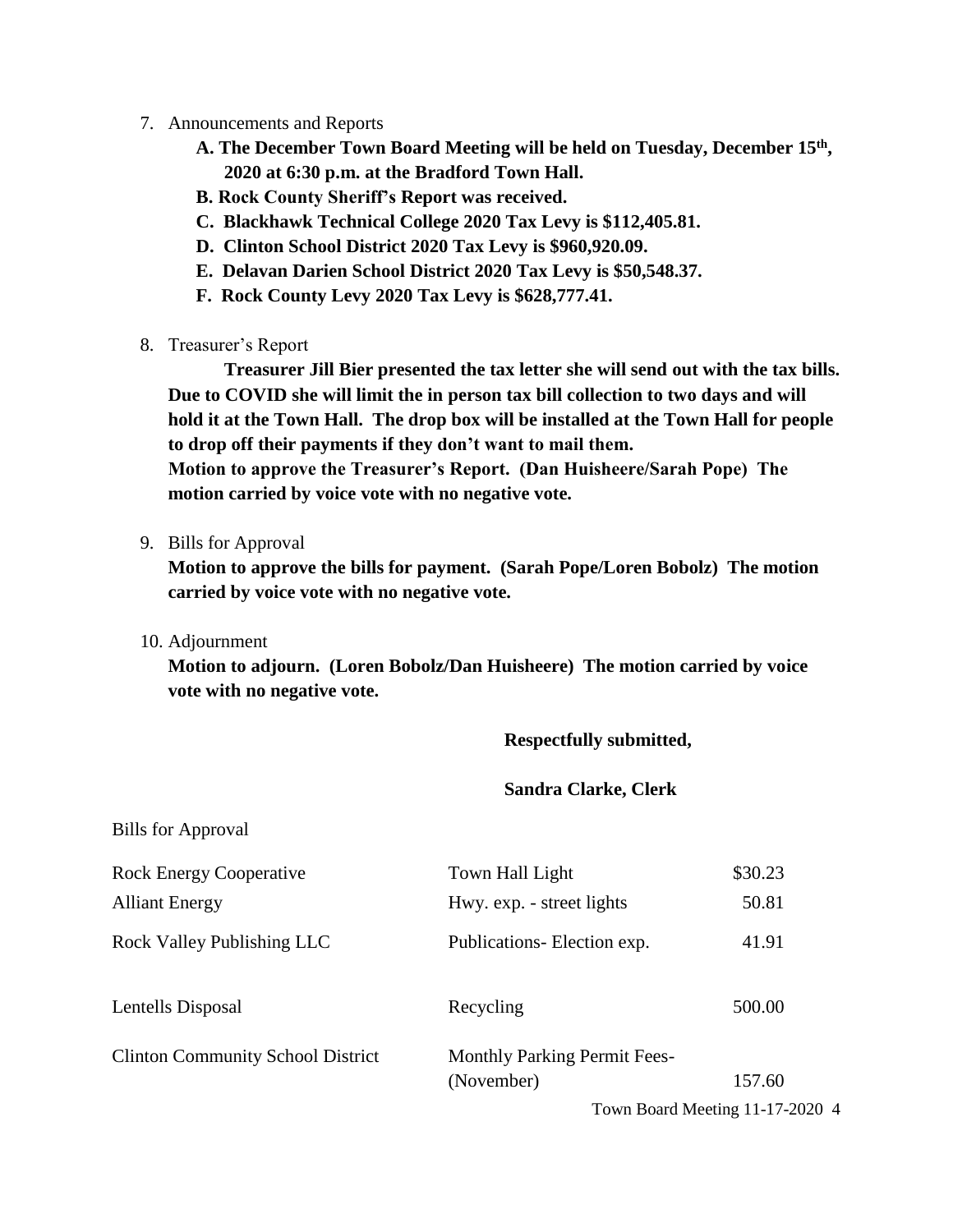| Pat's Services, Inc.                          | Town Hall exp.-<br>$(10-03 \text{ to } 10-30-2020)$                                                  | 90.00          |
|-----------------------------------------------|------------------------------------------------------------------------------------------------------|----------------|
| Pat's Services, Inc.                          | Election Exp. - Handwashing<br>station rental                                                        | 140.00         |
| Nowlan & Mouat LLP                            | Legal Fees-General $=$ 37.00,<br>David Merriam $=$ 55.50,<br>Darien Solar Energy<br>Center = $37.00$ | 129.50         |
| <b>Bill Clarke</b>                            | Town Hall $exp. -$ insect foggers for<br>Election                                                    | 24.88          |
| Kaye Niquet                                   | Election exp. – Poll worker $\&$<br>training                                                         | 230.00         |
| Lorilea Reible                                | Election exp. – Poll worker $\&$<br>training                                                         | 230.00         |
| Peggy Mayfield                                | Election exp. – Poll worker $\&$<br>training                                                         | 230.00         |
| Mark Membrino                                 | Election exp. - Poll worker                                                                          | 200.00         |
| Jennifer Membrino                             | Election exp. - Poll worker                                                                          | 200.00         |
| Jill Bier                                     | Election $exp. - training$                                                                           | 30.00          |
| <b>Sharon Hargarten</b><br><b>Vicky Duoss</b> | Election $exp. - training$<br>Election $exp. - training$                                             | 30.00<br>30.00 |
| Carie McGinnis                                | Election $exp. - training$                                                                           | 30.00          |
| Donna Mullooly                                | Election $exp. - training$                                                                           | 30.00          |
| Carol Esselman                                | Election $exp. - training$                                                                           | 30.00          |
| <b>Sharon Douglas</b>                         | Election $exp. - training$<br>Town Board Meeting 11-17-2020 5                                        | 30.00          |